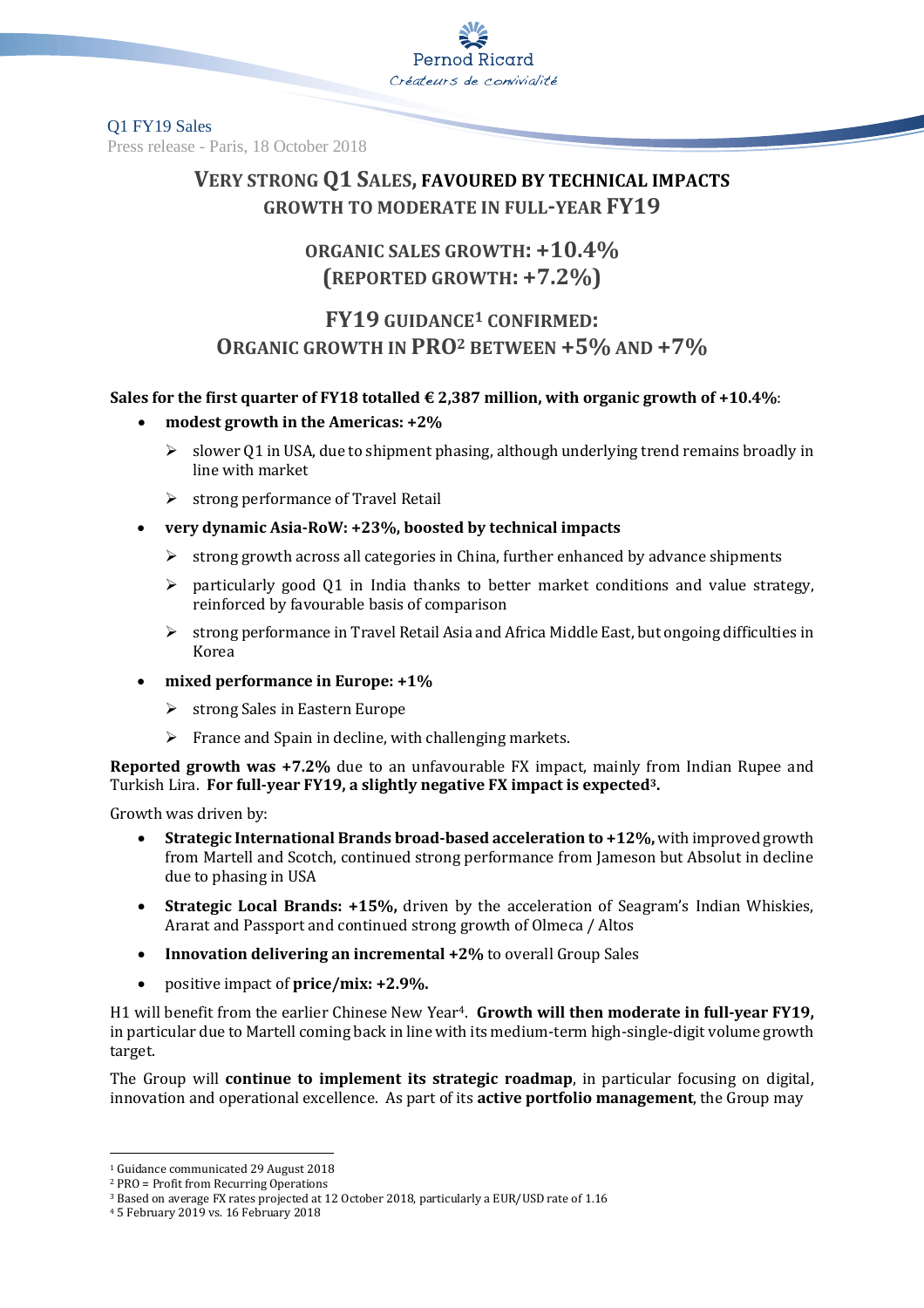

## Q1 FY19 Sales

Press release - Paris, 18 October 2018

in the short or medium-term, make value-enhancing bolt-on acquisitions, as well as dispose of nonstrategic brands.

As part of this communication, **Alexandre Ricard**, Chairman and Chief Executive Officer, stated,

*"We have had a particularly good start to the year, as expected. In an uncertain geopolitical and monetary environment, we confirm our FY19 guidance of organic growth in Profit from Recurring Operations of between +5% and +7%."*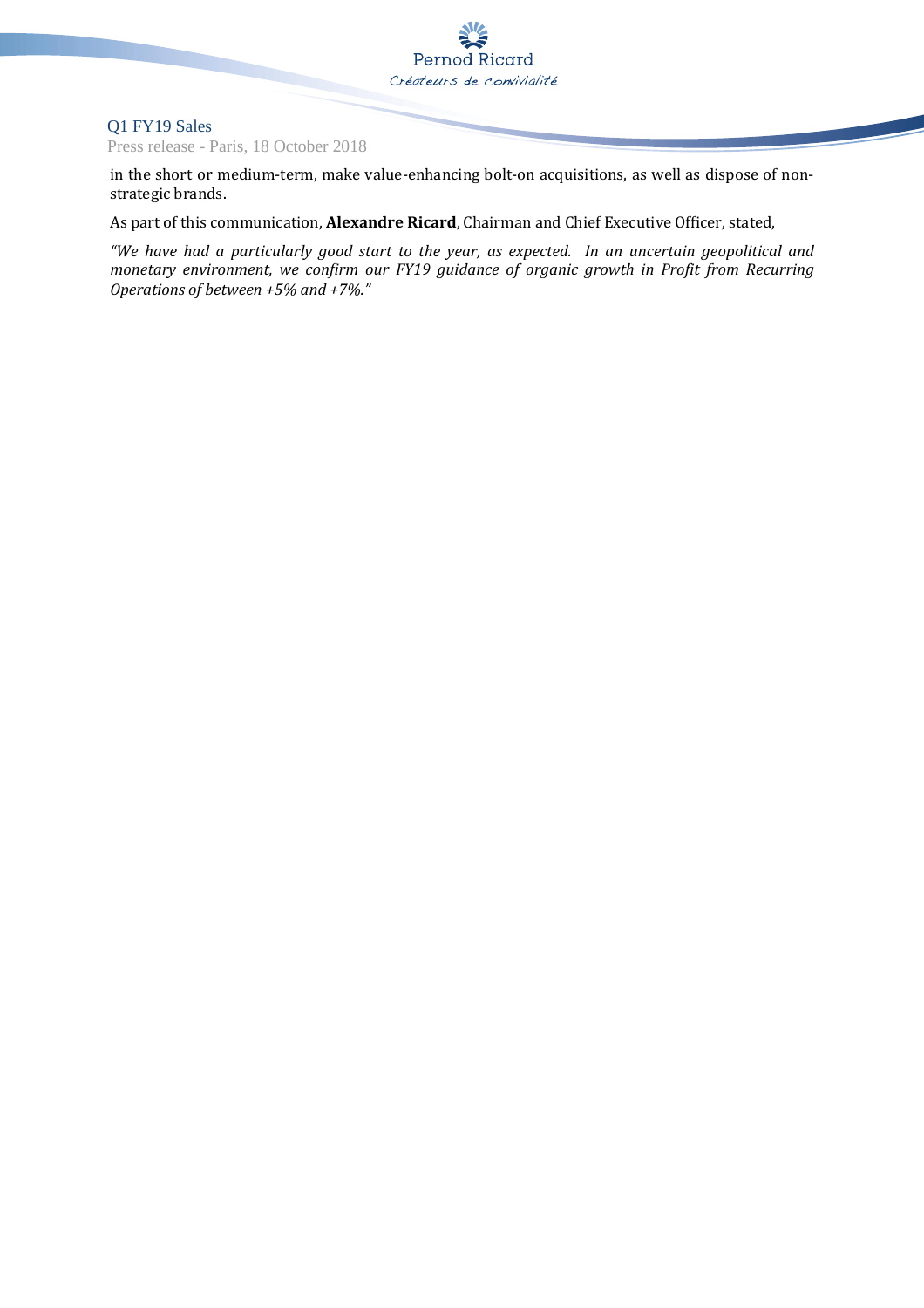## Q1 FY19 Sales

Press release - Paris, 18 October 2018

*All growth data specified in this press release refers to organic growth (at constant FX and Group structure), unless otherwise stated. Data may be subject to rounding.*

*A detailed presentation of Sales for the first quarter of FY19 can be downloaded from our website:* [www.pernod-ricard.com](http://www.pernod-ricard.com/)

### **Definitions and reconciliation of non-IFRS measures to IFRS measures**

*Pernod Ricard's management process is based on the following non-IFRS measures which are chosen for planning and reporting. The Group's management believes these measures provide valuable additional information for users of the financial statements in understanding the Group's performance. These non-IFRS measures should be considered as complementary to the comparable IFRS measures and reported movements therein.*

### *Organic growth*

*Organic growth is calculated after excluding the impacts of exchange rate movements and acquisitions and disposals. Exchange rates impact is calculated by translating the current year results at the prior year's exchange rates.*

*For acquisitions in the current year, the post-acquisition results are excluded from the organic movement calculations. For acquisitions in the prior year, post-acquisition results are included in the prior year but are included in the organic movement calculation from the anniversary of the acquisition date in the current year.*

*Where a business, brand, brand distribution right or agency agreement was disposed of, or terminated, in the prior year, the Group, in the organic movement calculations, excludes the results for that business from the prior year. For disposals or terminations in the current year, the Group excludes the results for that business from the prior year from the date of the disposal or termination.*

*This measure enables to focus on the performance of the business which is common to both years and which represents those measures that local managers are most directly able to influence.*

#### *Profit from recurring operations*

*Profit from recurring operations corresponds to the operating profit excluding other non-current operating income and expenses.*

### **About Pernod Ricard**

*Pernod Ricard is the world's n°2 in wines and spirits with consolidated Sales of €8,987m in FY18. Created in 1975 by the merger of Ricard and Pernod, the Group has undergone sustained development, based on both organic growth and acquisitions: Seagram (2001), Allied Domecq (2005) and Vin&Sprit (2008). Pernod Ricard holds one of the most prestigious brand portfolios in the sector: Absolut Vodka, Ricard pastis, Ballantine's, Chivas Regal, Royal Salute and The Glenlivet Scotch whiskies, Jameson Irish whiskey, Martell cognac, Havana Club rum, Beefeater gin, Malibu liqueur, Mumm and Perrier-Jouët champagnes, as well Jacob's Creek, Brancott Estate, Campo Viejo and Kenwood wines. Pernod Ricard employs a workforce of approximately 18,900 people and operates through a decentralised organisation, with 6 "Brand Companies" and 86 "Market Companies" established in each key market. Pernod Ricard is strongly committed to a sustainable development policy and encourages responsible consumption. Pernod Ricard's strategy and ambition are based on 3 key values that guide its expansion: entrepreneurial spirit, mutual trust and a strong sense of ethics.*

*Pernod Ricard is listed on Euronext (Ticker: RI; ISIN code: FR0000120693) and is part of the CAC 40 index.*

### **Contacts**

| Julia Massies / VP, Investor Relations & Internal Audit | +33 (0) 141 00 41 07 |
|---------------------------------------------------------|----------------------|
| Adam Ramjean / Investor Relations Manager               | +33 (0) 141 00 41 59 |
| Fabien Darrigues / External Communications Director     | +33 (0) 141 00 44 86 |
| Alison Donohoe / Press Relations Manager                | +33 (0) 141 00 44 63 |
| Emmanuel Vouin / Press Relations Manager                | +33 (0) 141 00 44 04 |